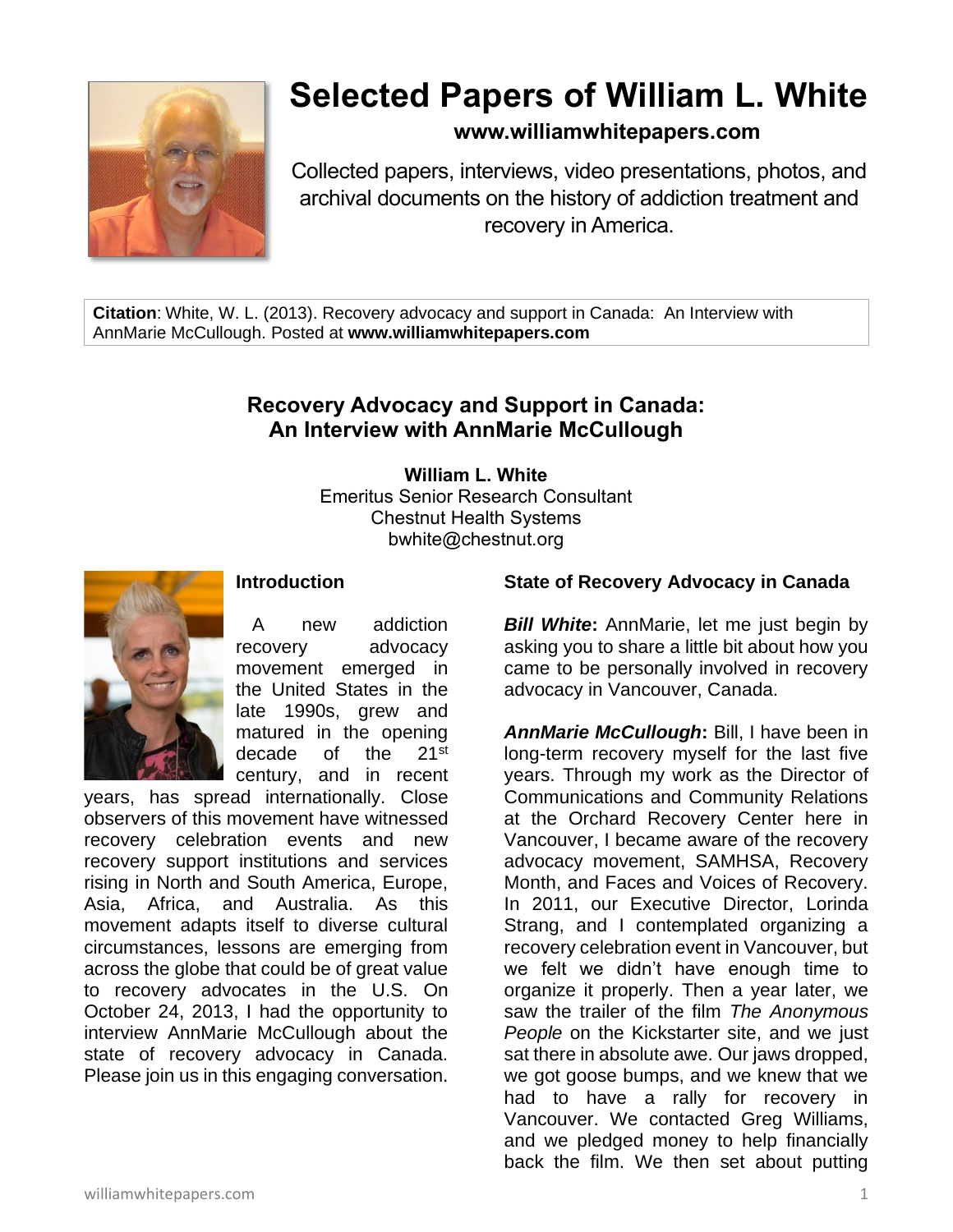together Vancouver's first public celebration of recovery. We were sent the video on July 30<sup>th</sup> and it took us a couple of weeks to make the decision and commit to moving forward. But 8 weeks later, on September 30, 2012, we held the first Recovery Day in Vancouver.

*Bill White***:** Was there a recovery community organization created around this project?

*AnnMarie McCullough***:** I love the term, "recovery community organization," but I would have to be honest and say that I don't really think that there are many of these existing yet in Canada. I think there are organizations that are involved in either prevention, treatment, education or a combination, but there aren't really dedicated RCOs yet. What happened with Recovery Day is that we created a mini-one by forming a planning committee with the Drug Prevention Network of Canada who were very interested in what we were doing with Recovery Day. The Recovery Day planning committee might have been the closest we had come to having an RCO in Canada at the time, but it was not yet an independent organization.

*Bill White***:** Is this pretty typical in Canada at this time—recovery advocacy activities beginning without formal organizations created sort of by or for the recovery community?

*AnnMarie McCullough***:** Yes. I would say that that's true. There are a few organizations such as the Avalon Recovery Society here in Vancouver, which has three recovery community centers, and the South Delta Little House Society, which is also a community center and might even qualify as an RCO, but there are very few. Since the first Recovery Day event in Vancouver, I've been in deep conversation with Greg Williams as well as Pat Taylor from Faces and Voices of Recovery. From these conversations, I decided along with Lorinda Strang to the strange of the strange of the strange of the strange of the strange of the strange of the strange co-found Faces and Voices of Recovery Canada. What we hope to do is to take all of

the incredible work that you and our

predecessors have done and Canadianize the information such as the toolkits in order to help foster recovery community organizations and get the recovery messaging training underway. I've been following the history of Faces and Voices very carefully, and we plan to convene a recovery summit like the one you did in 2001. We are also planning surveys of the general public as well as the recovery community to help focus our messaging. It's so perfect that we're having this interview today as I just received the incorporation papers in the mail this morning!

*Bill White***:** That's wonderful news! Congratulations!

*AnnMarie McCullough***:** Thank you. I've been in tears all morning because I just can't believe that it's really happening.

**Bill White:** Is this interest in recovery advocacy and support happening across Canada or in a few selected pockets?

*AnnMarie McCullough***:** The good news, Bill, is that we have a Member of Parliament here in West Vancouver-Sea to Sky Country, John Weston, who is very supportive of us. Our Federal Health Minister, Rona Ambrose, is also a supporter and a champion of recovery. We've had interest all across the country. We grew from two recovery day events in 2012—one in Vancouver and one in Victoria—to events in 12 cities in 2013, accompanied by dozens of proclamations by City Mayors, letters of support from the CCSA, CSAW, and CACCF, and our provincial health minister. The support from the recovery community, the general public, and from the government has been huge. There's a perfect storm brewing. This is an idea whose time has come.

*Bill White:* Could you describe the response to the *Anonymous People* movie in terms of turnout and response to the film by those who were there?

*AnnMarie McCullough***:** Well, we had a great turnout here in Vancouver when we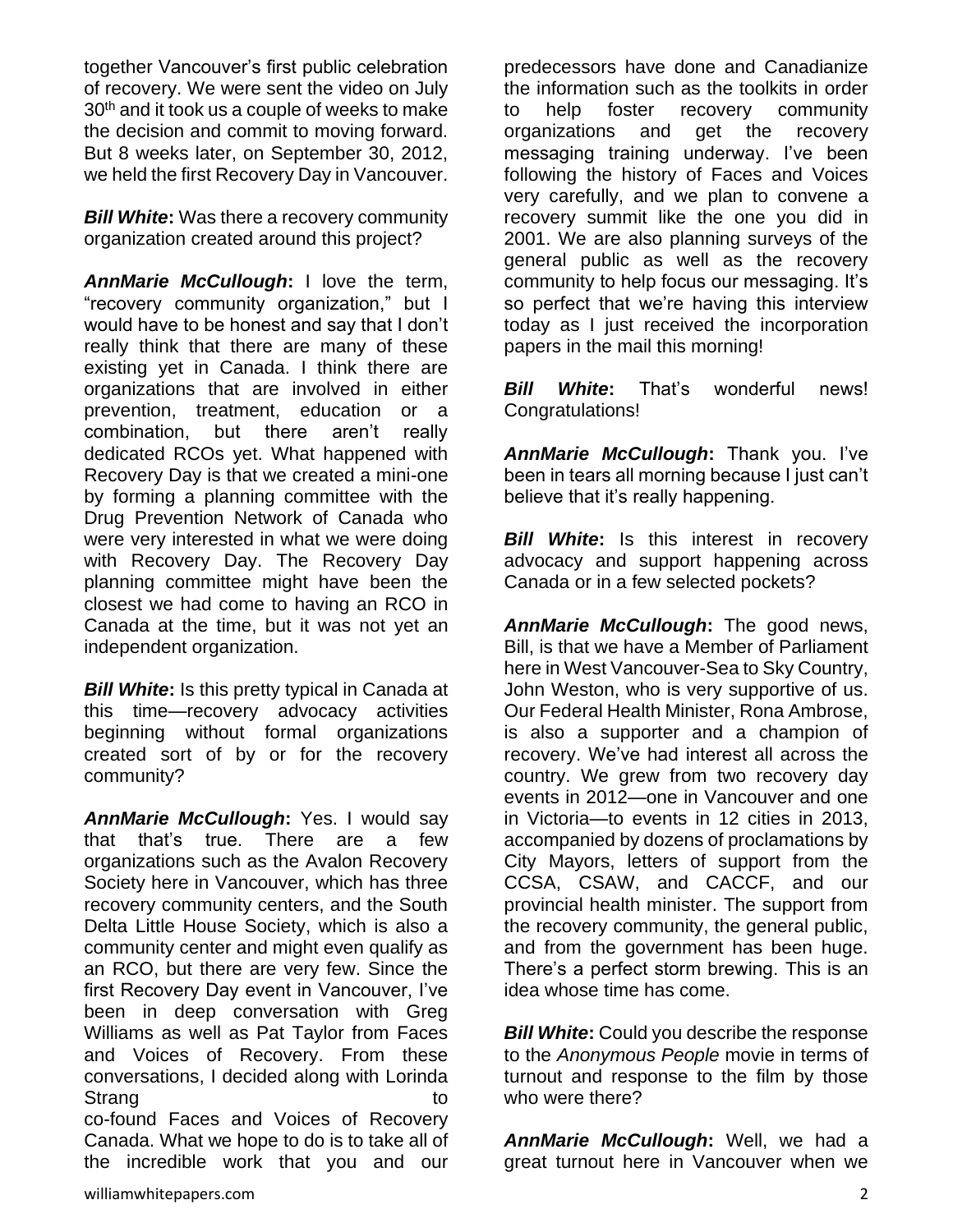screened it for the first time in Canada on May 24, 2013. It has been shown a few times in Canada since then in Victoria, Calgary, Ottawa, Regina, and coming up in Toronto on February 27<sup>th</sup>, 2014. I've been helping Greg get the film to other Canadian cities that were hosting Recovery Days. That first screening here in Vancouver was attended by 350 people and the reaction was amazing. There were, of course, a few people in the audience who had questions about how recovery advocacy was going to affect 12-Step programs. We were lucky to have Greg on hand to answer all those questions and then a panel discussion of what this all meant for Canada. The response was very, very positive, as it was in Calgary and Victoria where the screenings sold out. At each screening of the film, we signed people up who were interested in being part of Faces and Voices of Recovery Canada.

### **Recovery Support in Canada**

*Bill White***:** You have a well-developed treatment system in Canada as we've had in the United States for some time, but I'm wondering about the state of recovery support services beyond primary treatment in Canada.

*AnnMarie McCullough***:** I think that we're in our infancy stages. We have just begun thinking in terms of a recovery-oriented system of care (ROSC) and the development of peer recovery support services here in Canada. There are a small number of recovery coaches here, but that is still a very new role. I spoke with Lori Obernauer last week, whose work you are likely familiar with, and we would like to have her work with us at the Orchard to create recovery ambassadors within our alumni base. Peer recovery support services are not yet a mainstream part of our system of care for addictions. We do have the Norlien Foundation here in Canada that's very active in the arena of research into addictions. Greg and I had a meeting with the Foundation to try to help get them on board with the idea of a recovery-oriented system

of care. The representative we met with indicated that she felt this was a very good time to found Faces and Voices of Recovery Canada because the government is very interested right now in this concept of recovery and recovery support services. If you look at the Norlien Foundation and such health authorities as the CCSA (Canadian Centre on Substance Abuse), which is somewhat similar to SAMHSA, they all seem to be moving toward recovery as a new organizing framework for services.

*Bill White***:** In the United States, our recovery support services started in many ways because there was so little continuing care other than mutual aid groups following primary treatment. Is that also the state of affairs in Canada?

*AnnMarie McCullough***:** Bill, I remember leaving the Orchard after 35 days in treatment myself and saying, "Okay, so what now? I'm going to continue going to my twelve-step fellowship, but what else is available to me?" And truly, there was nothing, other than keeping in touch with my treatment facility, which I did. I now work at the Orchard and we stay in touch with our alumni regularly for a year and we offer a robust alumni services program. One of the questions I have raised at the Orchard is, "What are we doing for alumni who've been in recovery for some time?" We are now looking at our programming from this ROSC perspective and launching new initiatives such as our online recovery program in early 2014. I can't speak for all the Canadian treatment centers, but I believe the need to expand continuing care is now being recognized. I have begun meeting with the various alumni coordinators at other treatment facilities and I hope to create an association in Canada where we can meet regularly and share best practices. Interest is beginning to grow among addiction professionals in Canada about how to create a more recovery-oriented system of care.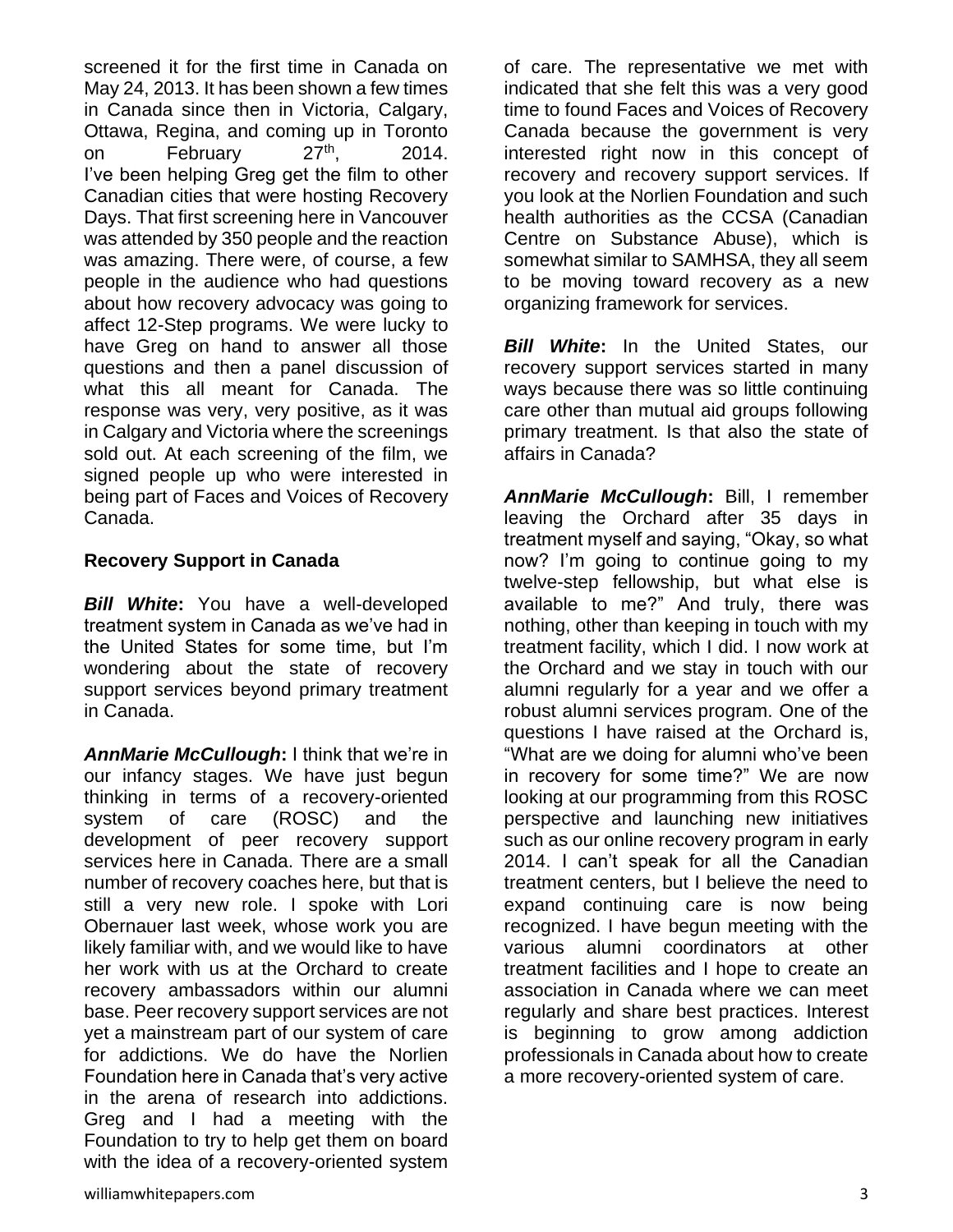## **Future of Recovery Advocacy in Canada**

*Bill White***:** What is your personal vision for the future of recovery advocacy in Canada?

*AnnMarie McCullough***:** I would like to see us capitalize on the best practices and lessons learned by Faces and Voices of Recovery in the US and I would like to see RCOs and recovery community centers popping up all over Canada. I would like Faces and Voices of Recovery Canada to be the catalyst for making that happen. And I would like to see more and more people needing and asking for help without shame. I would like for anyone who needs treatment, who needs any type of service, to have access to it and to have those services delivered within this new paradigm of recovery-oriented systems of care.

*Bill White***:** In the United States, we have had a long series of celebrities publically disclosing their recovery status, with some of them outed by the press. Has there been a similar process in Canada that helped set the stage for this emerging recovery movement?

*AnnMarie McCullough***:** When I was looking for someone with a high profile to be at Recovery Day here in Vancouver, I had a really hard time finding Canadian celebrities who were public about their recovery. I knew of a hockey player, Theoren Fleury, who had been out about his recovery for a while and I knew about Frank O'Dea, who started the Second Cup Coffee chain. But that was about it. Until one day, I was scrolling through a news wire that I get about addiction-related stories and I came across a story about Ann Dowsett Johnston, who'd just written a book called, *Drink: The Intimate Relationship Between Women and Alcohol.*  She's a very well-known journalist who's worked at Maclean's Magazine. She came out with her recovery in this book and shared this great personal story that also includes an in-depth look at the alcohol industry and how it is affecting the world. So, I contacted her and she's now joined us at Faces and Voices of Recovery Canada and has agreed

to help us with fundraising. What made me reach out to her was listening to an interview she did on the CBC in which she ended the interview by saying, "I want to be a face and a voice of recovery. If not me, then who?" I knew then we were destined to work together.

*Bill White***:** So few public disclosures about recovery in Canada must have created a climate of stigma much more challenging than we faced in the states.

*AnnMarie McCullough***:** I completely agree. We haven't had a history of advocacy or the recovery celebrations that are now emerging in Canada.

*Bill White***:** When we first began organizing in the late 1990s, there was a real question of whether we could mobilize even a small vanguard of people to tell their stories publicly. Do you feel the timing is right now in Canada for the emergence of such a vanguard?

*AnnMarie McCullough***:** I think so, as evidenced by the group of us that have dedicated ourselves to starting Faces and Voices of Recovery Canada and the fact that so many people joined us in the Recovery Day events. We don't need everyone to speak out. As Faces and Voices of Recovery states: "If it's going to jeopardize your job, your sobriety, or your recovery, or create financial loss for you and your family, you shouldn't speak publicly about your recovery." We still have a long road ahead of us before everyone can feel comfortable raising their hand and saying, "I'm a person in long-term recovery." Once people start to understand the idea of many pathways to recovery and about recovery advocacy while maintaining 12-step anonymity where applicable, this movement will really start to gain momentum. By their surveys, their recovery summit and their recovery messaging training, Faces and Voices of Recovery Canada will be a great help.